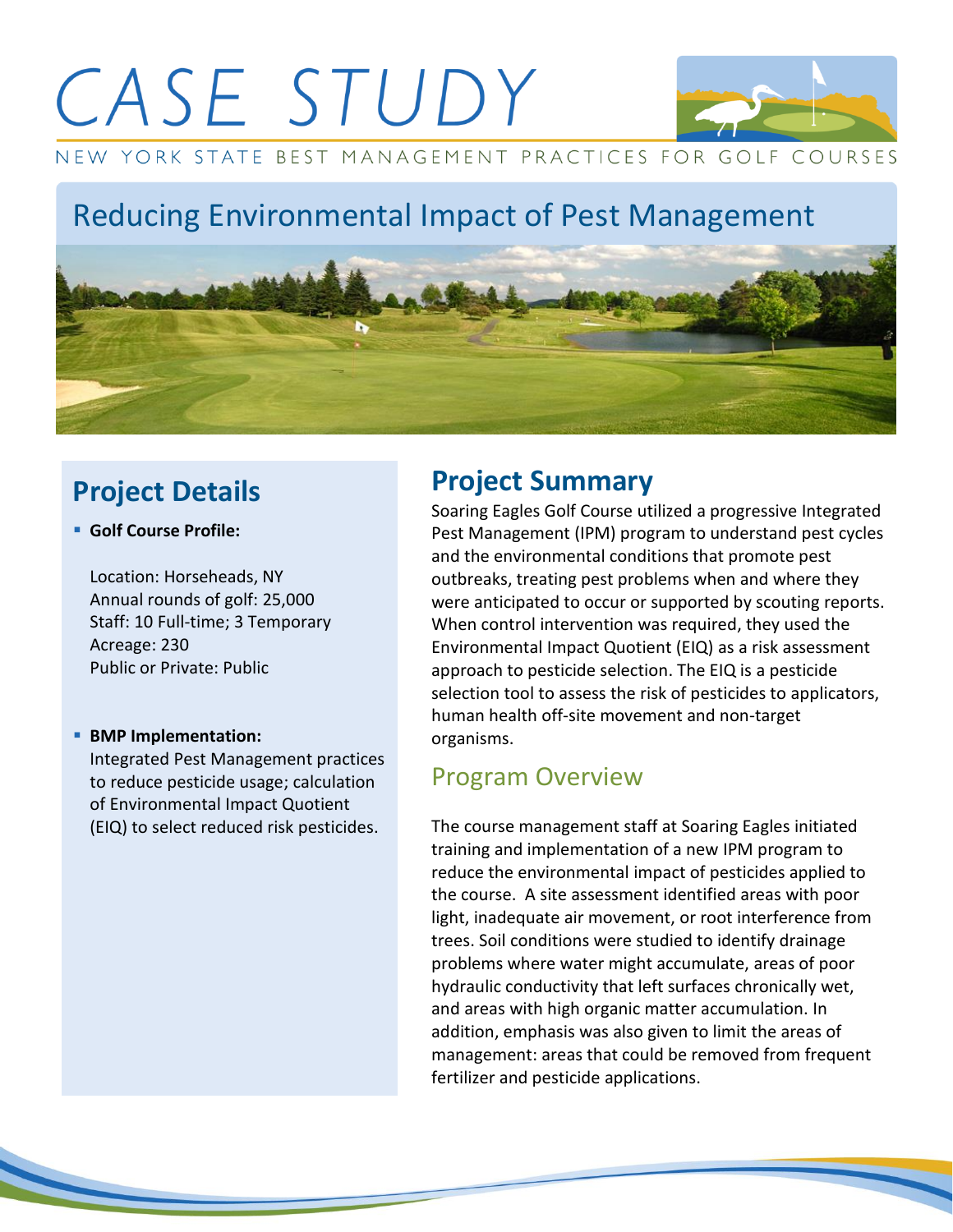

#### NEW YORK STATE BEST MANAGEMENT PRACTICES FOR GOLF COURSES

Following this review, course management changes were made as follows:

- **·** implemented a soil management program using cultivation techniques to relieve compaction, improve air content and maintain adequate drainage
- **I** increased light and frequent topdressing to dilute surface organic matter
- **reduced mowing stress by implementing good mower set-up, alternating rolling and mowing and** skipping clean up passes
- **updated nutrient management practices to provide a consistent level nitrogen inputs**
- updated irrigation practices to distribute water uniformly and apply to match evapotranspiration (ET) losses
- **applied preventative applications of EPA-classified reduced risk pesticides**
- **Example 2** increased use of predictive models for key pests to more precisely time pesticide applications
- **I** implemented EIQ to select lower risk pesticide products

### The Common Problem So Often Overlooked: Dollar Spot

Surveys with many cool-season locations often indicate the same list of frequent or persistent pest problems. Soaring Eagles is no different. A review of the self-identified pest targets for 2009 to 2014 (Figure 2) indicates

over 50 percent of the fungicide applications targeted dollar spot, which accounted for one third of all pesticide applications. If you consider further that many plant growth regulators (PGRs) also assist with dollar spot control, then more than 75 percent of all fungicide applications involved dollar spot. Oddly, dollar spot might be the most common pest problem that pesticides are applied for, but is rarely discussed as a major problem because of the many available controls.

If and when pesticides are required to treat dollar spot, tools are available to select products based on their efficacy and environmental risk and economics, with consideration also being given to the chemical



*Figure 1. Dollar spot.*

class (FRAC Code) so that rotation can minimize the risk of developing chemical resistance.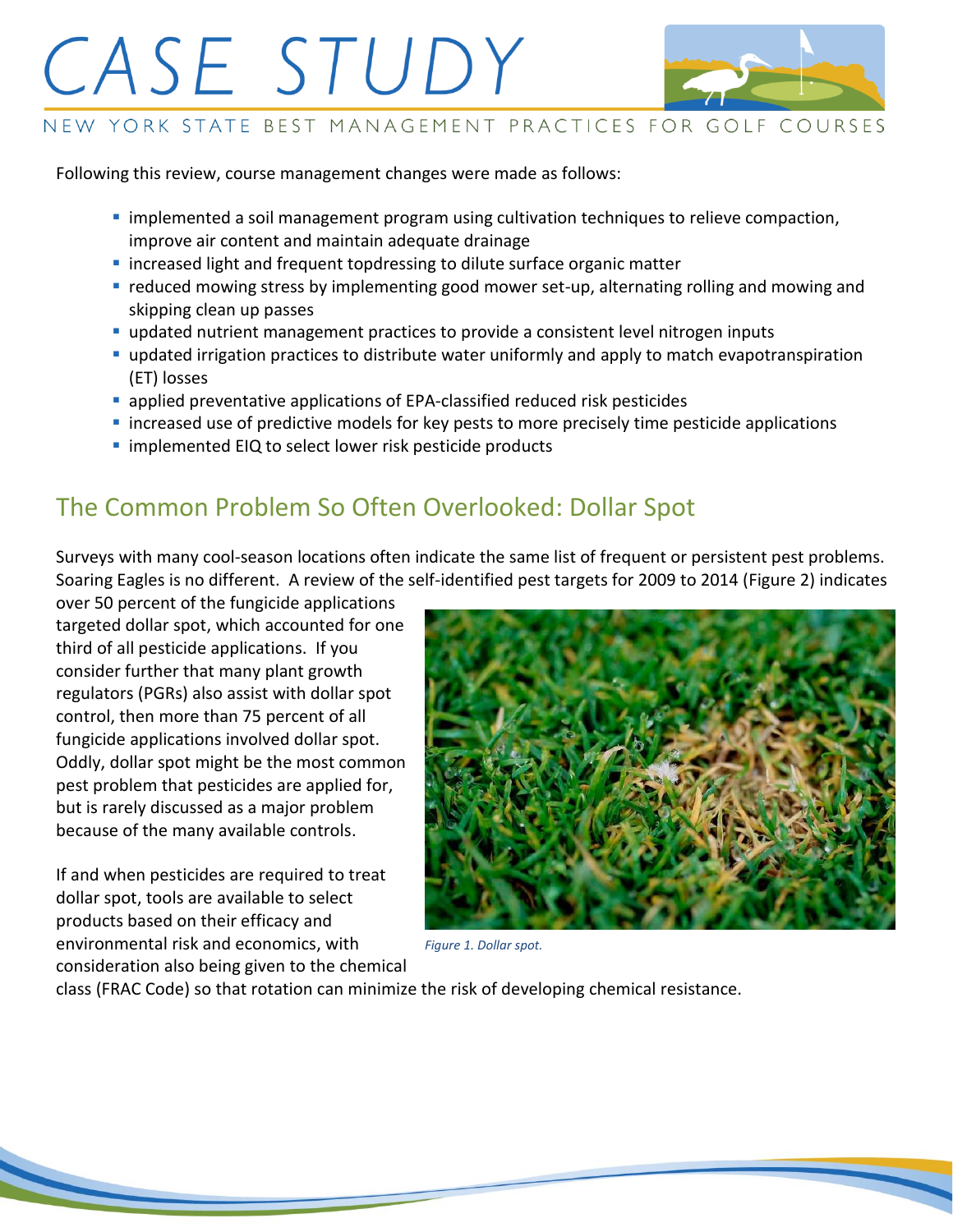

NEW YORK STATE BEST MANAGEMENT PRACTICES FOR GOLF COURSES



*Figure 2.Dollar spot accounts for over 50% of fungicide applications.*

#### Integrated Assessment of Efficacy and Resistance

Research-based reports on the efficacy and FRAC codes of different pesticides used to control dollar spot are available; the University of Kentucky publishes an **annual review** <sup>1</sup> of all the published studies, grades the studies and their findings, and provides a ranking on the most effective products. Efficacy is ranked using numerical values from 1 (lowest) to 4 (highest). The annual *[Cornell Guide for Commercial Turfgrass](http://turf.cals.cornell.edu/pests-and-weeds/)  [Management](http://turf.cals.cornell.edu/pests-and-weeds/)* lists all the fungicides tested and their composite rankings for control of dollar spot.

 $\overline{a}$ 

<sup>1</sup> http://www2.ca.uky.edu/agc/pubs/ppa/ppa1/ppa1.pdf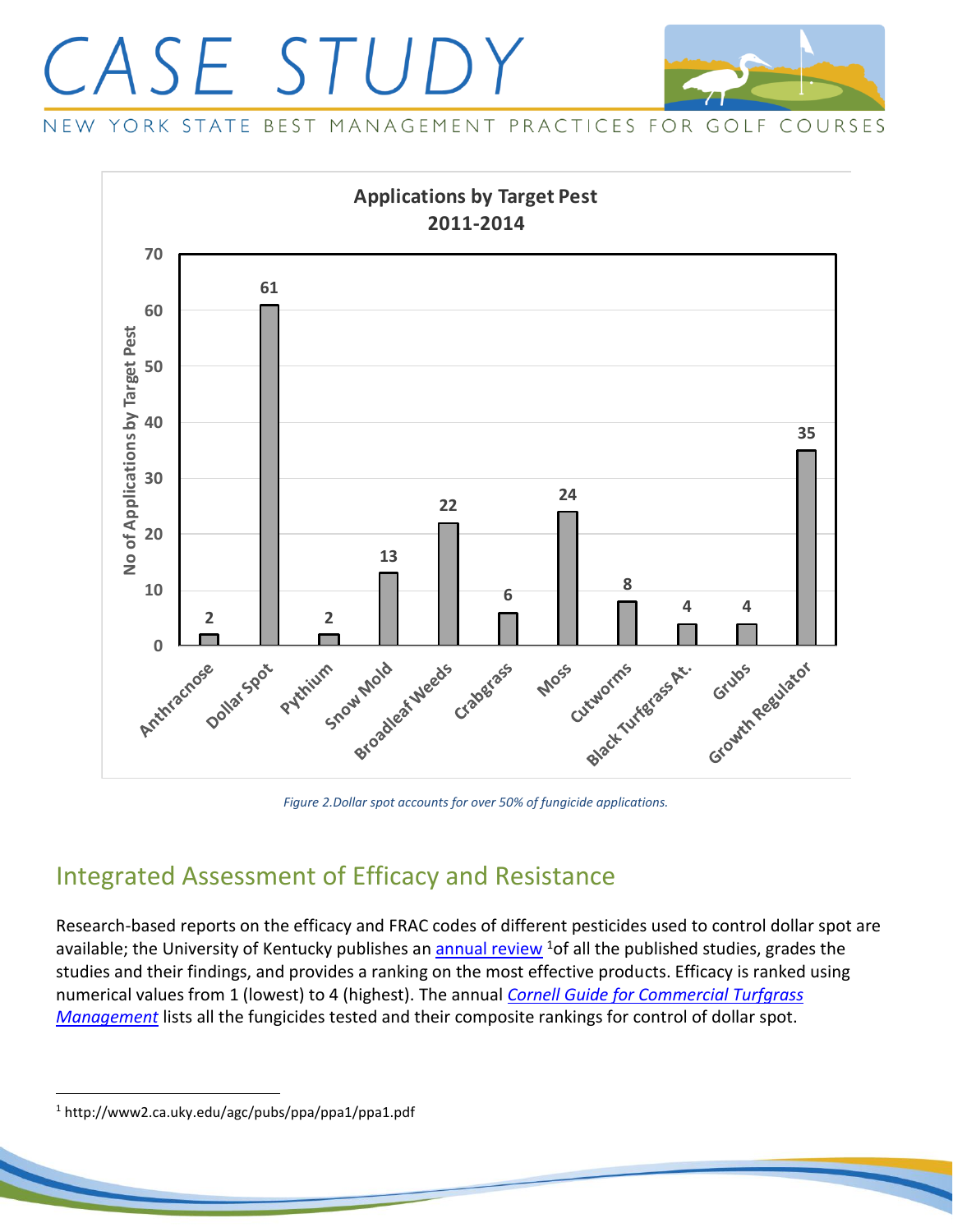

NEW YORK STATE BEST MANAGEMENT PRACTICES FOR GOLF COURSES

#### Environmental Risk

 $\overline{a}$ 

The EIQ model combines multiple environmental and health aspects of pesticides. The EIQ rates chemicals using many factors in terms of health, ecology and the environment (Kovach et al, 1992) [\(http://www.nysipm.cornell.edu/publications/eiq/default.asp\)](http://www.nysipm.cornell.edu/publications/eiq/default.asp). Note that the EIQ is based on the active ingredient (AI) only. Ideally, all ingredients in a formulation would be included, however, these data are largely unavailable. The evaluation must also consider the percent AI and the rate of application of the product (pounds AI applied per acre). Therefore, the resulting EIQ Field Use Rating is a term expressed as a measure of the environmental risk of a product per acre treated.

EIQ Field Use Rating = EIQ  $\times$  % Active Ingredient  $\times$  Rate of Application <sup>2</sup>

The NYSIPM website provides a calculator to calculate the EIQ Field Use Rating of any products [\(http://www.nysipm.cornell.edu/EIQCalc/input.php\)](http://www.nysipm.cornell.edu/EIQCalc/input.php). As a general guideline, EIQ Field Use Ratings can be classified as follows:

| EIQ Field Use Rating > 100 | Very high |
|----------------------------|-----------|
| EIQ Field Use Rating > 50  | High      |
| EIQ Field Use Rating > 25  | Moderate  |
| EIQ Field Use Rating < 25  | Low       |

An example is provided below showing how to calculate the EIQ Field Use Rating of chorothalonil, a multi-site, contact pesticide (Table 1) with a high EIQ Field Use rating as compared to an alternative product, Fluazinam. Fluazinam is also a multi-site, contact pesticide with similar efficacy used for preventative treatment (Table 2).

| <b>EIQ Rating</b>                   | 37.42                             |
|-------------------------------------|-----------------------------------|
| $%$ Al                              | 54%                               |
| <b>UKY Efficacy Rating</b>          |                                   |
| Low pest pressure application rate  | 2.12-3.5 fl oz per 1000 square ft |
| High pest pressure application rate | 5.5 fl oz per 1000 square ft      |
| <b>Application Interval</b>         | $7-14$ days                       |

#### *Table 1. Chlorothalonil (EPA Reg. #66222-154)*

*<sup>2</sup> Rates should be standardized to the same units, usually lbs/acre. To convert ounces or fluid ounces per 1000 ft<sup>2</sup> , divide the rate by 16 and multiply by 43.56 (lbs/a = [(oz/1000) / 16] x 43.56).*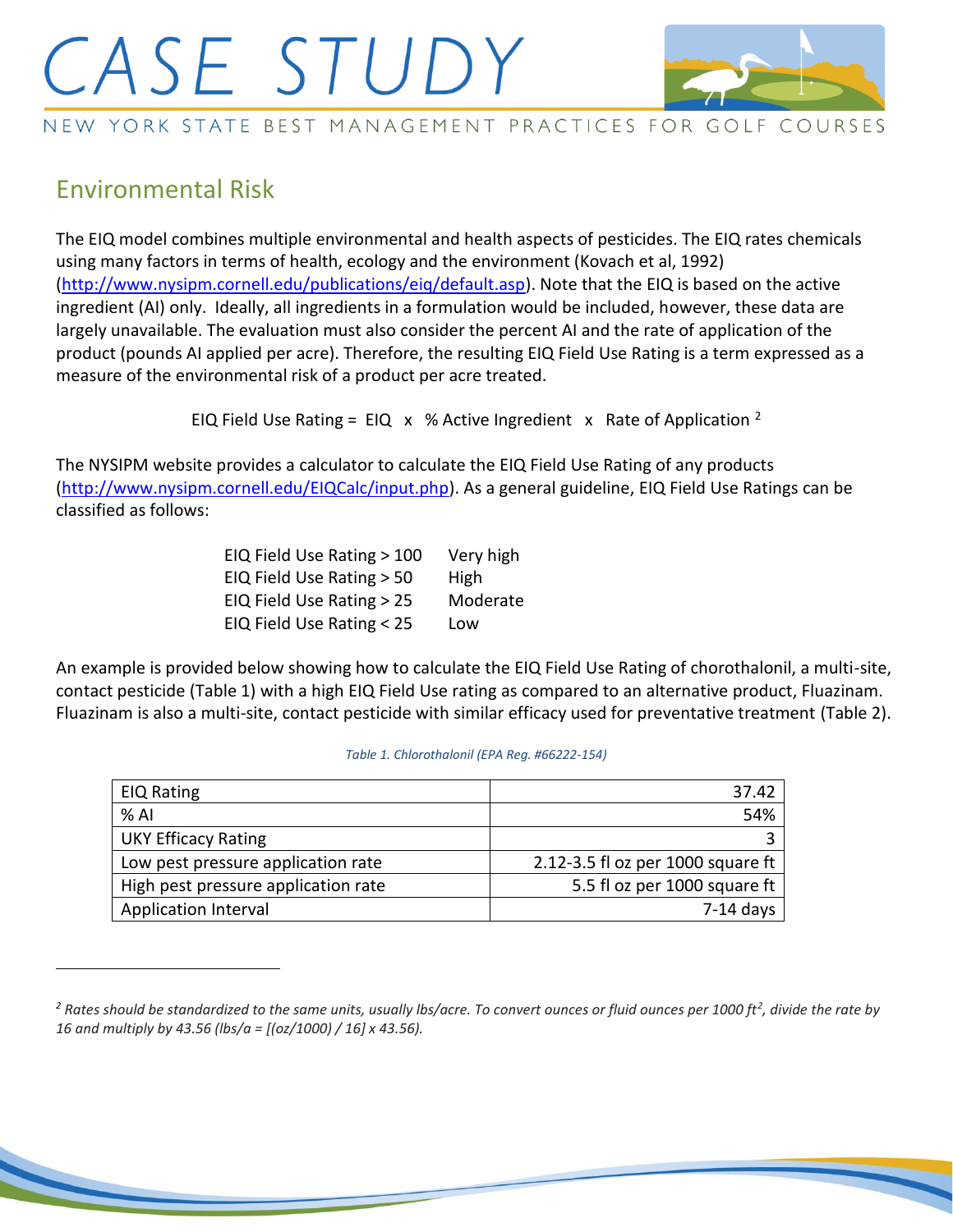

NEW YORK STATE BEST MANAGEMENT PRACTICES FOR GOLF COURSES

*Table 2. Fluazinam (EPA Reg. #71512-20-100)*

| EIQ rating                             | 11.04                        |
|----------------------------------------|------------------------------|
| % Al                                   | 40%                          |
| University of Kentucky efficacy rating |                              |
| Application rate                       | 0.5 fl oz per 1000 square ft |
| Application interval                   | 14 days                      |

### **EIQ Field Use Rating Calculations and Comparisons**

Calculation: EIQ Field Use Rating = EIQ  $\times$  % Active Ingredient  $\times$  Rate of Application

Chlorothalonil, applied at lower pest pressure application rates (3.5 fl oz. per 1000 sq. ft):

= 37.42 x 0.54 x (3.5/16 x 43.56)  $= 192$ 

Chlorothalonil, applied at higher pest pressure application rates (5.5 fl oz. per 1000 sq. ft):

$$
= 37.42 \times 0.54 \times (5.5/16 \times 43.56)
$$
  
= 302  

$$
= 11.04 \times 0.40 \times (0.5/16 \times 43.56)
$$
  
= 6

Fluazinam:

The next step was to measure the FUEIQ-Acres by multiplying the FUEIQ of the pesticide applied with the area treated measured in acres:

FUEIQ-Acres = FUEIQ x Acres Treated

*Reducing the number of applications and the area treated, adopting spot treatments versus blanket sprays, and treating areas where scouting has detected a problem that exceeds acceptable thresholds limits the FUEIQ-Acres.*